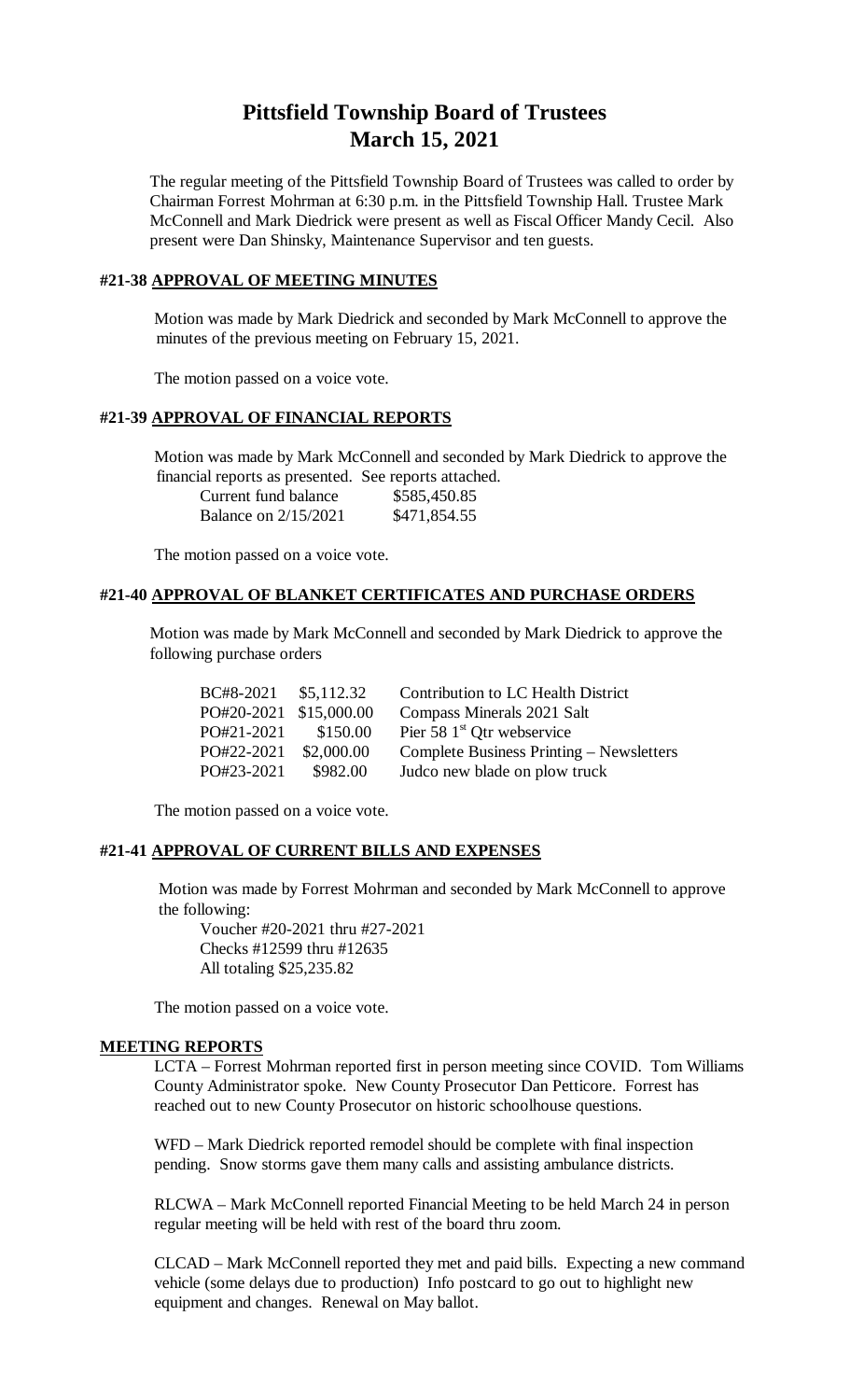Resident asked if we could get quarterly reports for LMRE and LORCO from Jim McConnell.

NOPEC – Jorge and Charles representing NOPEC gave a presentation and discussed next steps if we were to decide to choose them. Two public hearings would be hosted on our behalf by NOPEC. NOPEC shares power and distribution with seven states so less risks. Offered to Ohio Edison and Columbia Gas customers. Residents can opt out and stay as is. They offer Fixed, variable and standard rates. NOPEC will get eligibility lists from Columbia Gas and Ohio Edison. Start electric one month and gas separate month.

#### **#21-42 TRUSTEES MOTION TO PASS RESOLUTION ACCEPTING NOPEC AS OUR AGGREGATE SUPPLIER FOR PITTSFIELD TOWNSHIP**

Motion was made by Forrest Mohrman and seconded by Mark McConnell to pass resolution accepting NOPEC as our aggregate supplier for Pittsfield Township.

The motion passed on a roll call vote.

#### **NEW BUSINESS –**

Dumpster Day was success filling five 40yd dumpsters and one metal dumpster. Next Dumpster Day scheduled for May 15, 2021 8 am – 12 pm.

# **#21-43 APPROVAL OF PERMANENT APPROPRIATIONS FOR 2021**

Following detailed review by the Fiscal Officer and Trustees, Mark McConnell moved to approve the following permanent appropriations:

| <b>General Fund</b>            | \$165,000.00   |
|--------------------------------|----------------|
| Motor Vehicle License Tax Fund | \$10,000.00    |
| Gasoline Tax Fund              | \$129,100.00   |
| Road & Bridge Fund             | \$176,406.00   |
| Cemetery Fund                  | 5,309.00<br>S. |
| Road & Bridge Levy Fund        | \$108,300.00   |
| <b>COVID Relief Fund</b>       | \$19,010.00    |
|                                |                |
| <b>Total Appropriations</b>    | \$613,125.00   |

Mark Diedrick seconded the motion and it passed on a voice vote.

### **#21-44 MOTION TO AWARD CONTRACT TO WALT BREDEL FOR THE MOWING OF JACKSON CEMETERY AT \$59.00 PER CUT.**

Motion was made by Mark McConnell and seconded by Mark Diedrick to award contract to Walt Bredel for the mowing of Jackson Cemetery at \$59.00 per cut. The motion passed on a voice vote.

# **#21-45 APPROVAL OF A CONTRACT WITH SANDY DIEDRICK FOR THE DATA ENTRY OF TOWNSHIP CEMETERY RECORDS DURING 2021 FOR THE ANNUAL AMOUNT OF \$300.00.**

Motion was made by Mark McConnell and seconded by Forrest Mohrman to approve a contract with Sandy Diedrick for the data entry of Township cemetery records in 2021 for the annual amount of \$300.00. Mark Diedrick abstained from the vote. The motion passed on a voice vote.

# **#21-46 APPROVAL OF A CONTRACT WITH CONNIE BRADLEY TO BE PITTSFIELD TOWNSHIP NEWSLETTER EDITOR IN 2021 FOR \$100 PER NEWSLETTER.**

Motion was made by Mark McConnell and seconded by Mark Diedrick to approve a contract with Connie Bradley to be Pittsfield Township Newsletter Editor in 2021 for